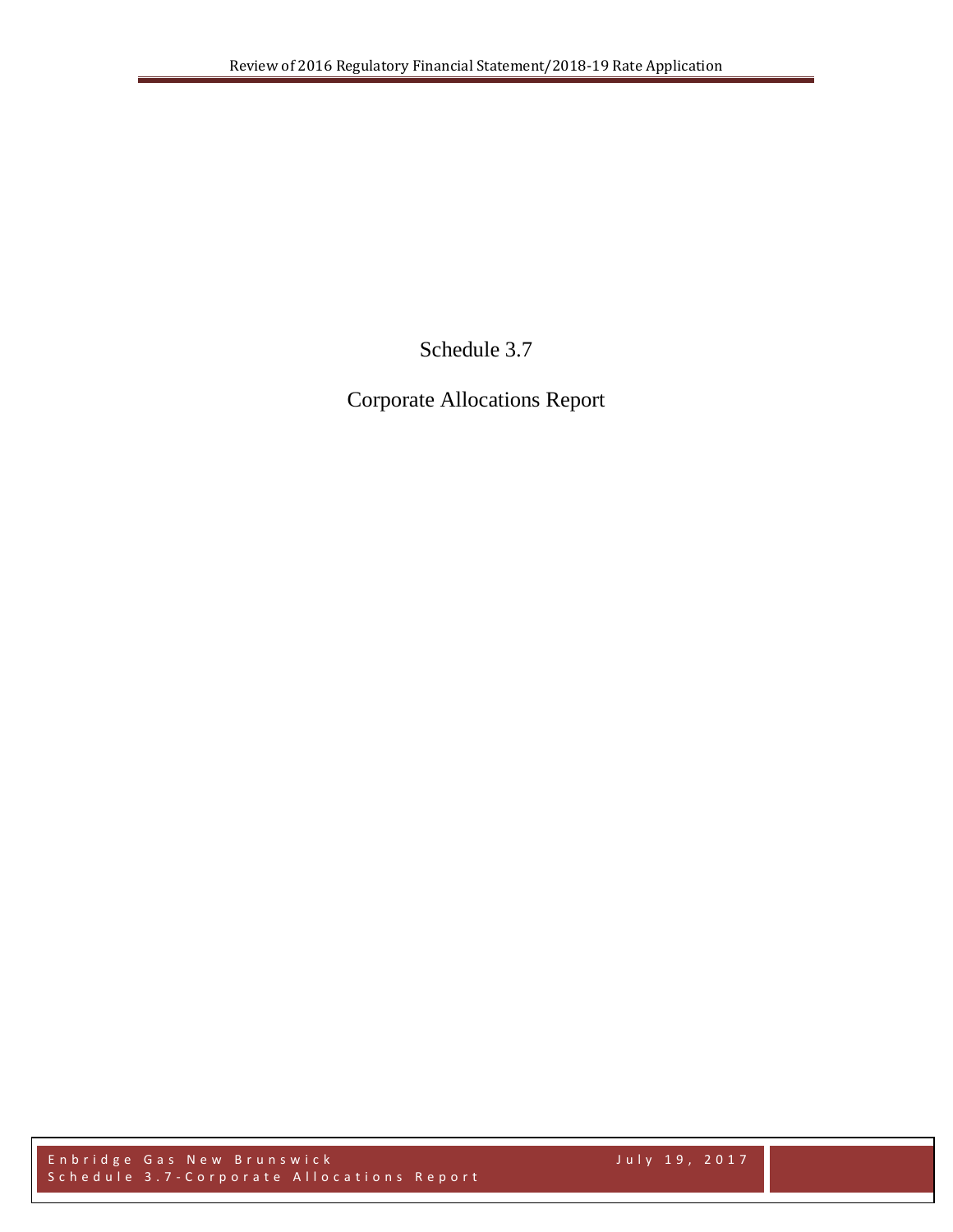# **Corporate Allocations**

# **Purpose of the Document**

 This document was developed to set out the methodology used by EGNB to determine the allocation of costs from Enbridge Inc. ("Enbridge") to EGNB recoverable in rates. The methodology has been used in the development of the 2016 Actuals, the 2017 Forecast and the 2018 and 2019 Budgets for the rate application filed on July 19, 2017 with the Board.

# **Enbridge Corporate Allocations Methodology**

 Enbridge is a leader in energy transportation and distribution in North America and internationally. It operates the world's longest crude oil and liquids transportation pipeline and Canada's largest natural gas distribution company. It also operates natural gas transmission pipelines and midstream businesses in the United States and invests in international energy projects. Its activities are comprised of regulated and non-regulated businesses.

 Enbridge believes in an "integrated" operating model which involves the corporate office effectively managing as an integral extension of the decision making and operating activities of its business units and affiliates (for the benefit of the business). The impact of this operating model results in a decrease in overall cost of each respective affiliate's operating and maintenance expenses due primarily to the potential for economies of scale. The resulting corporate cost allocations back to the affiliate are offset by a reduction in their own incurred costs. For management and regulatory purposes, these operating costs and benefits need to be tracked.

 EGNB relies on the Enbridge name and reputation. The overall strength of Enbridge and how it is perceived in the market provides a foundation for the benefits that EGNB receives from being part of Enbridge, including relying on the strength of the Enbridge name in dealings with industry stakeholders and the public and gaining access to debt and equity financing. EGNB also benefits from shared resources.

 EGNB believes that the cost allocation methodology policy applied by Enbridge to all its operating entities to allocate the corporate office costs is appropriate and fair.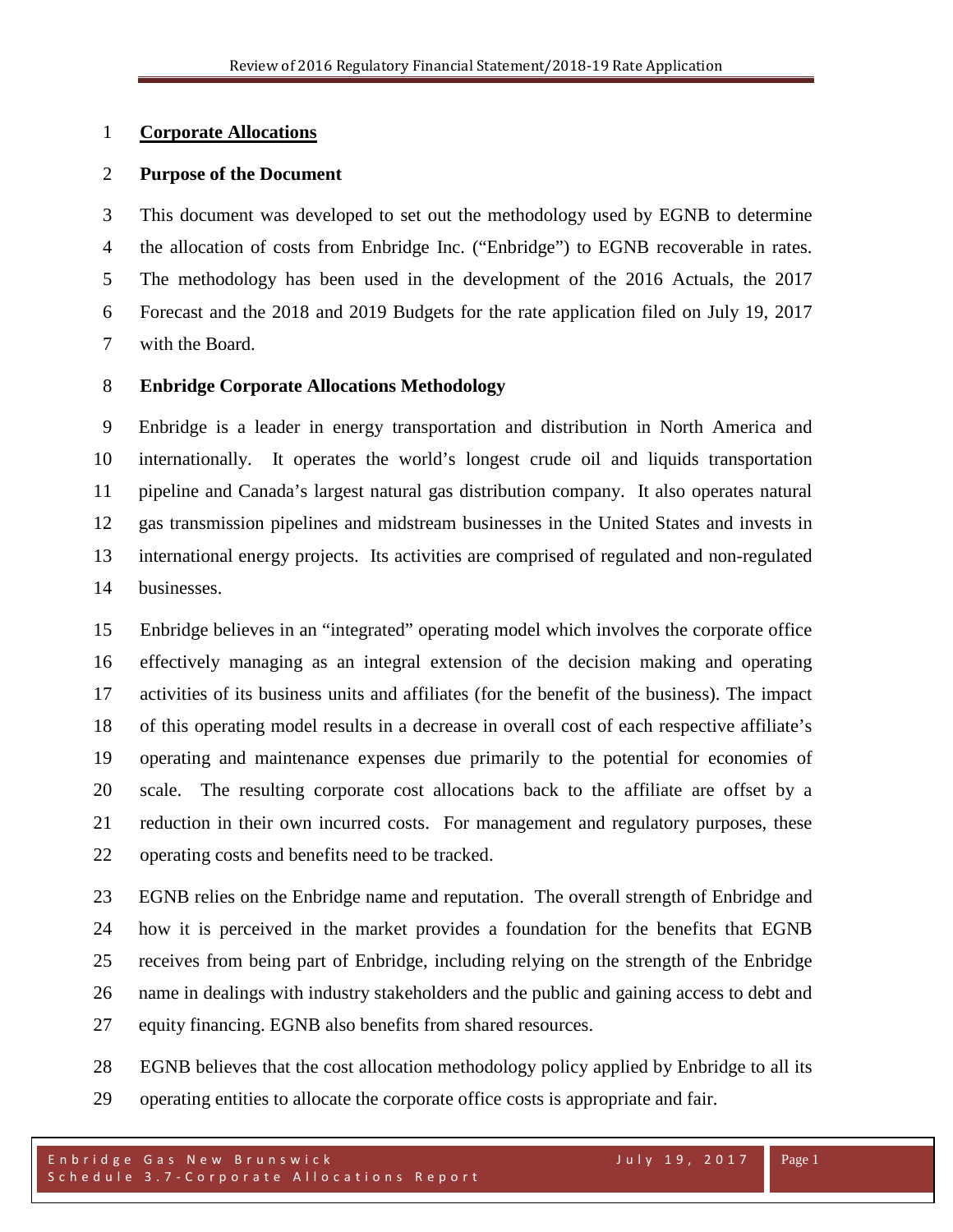# **EGNB methodology for recovery of Corporate Allocations**

 The objective of the methodology is to establish the appropriate charges to be allocated for services delivered in a given fiscal year by Enbridge to EGNB based on the criteria specified by the Board that would be recoverable in rates. The methodology is simple and practical to administer, transparent and supported by data and records.

 EGNB has reviewed all the corporate allocations in accordance with directives in the January 30, 2012 Board decision and subsequent Board decisions that dealt with corporate allocations.

All current corporate allocation costs fall into three main groups:

- 10 Corporate Governance;
- 11 Information Technology ("IT");
- Human Resources.

#### **Corporate Governance**

 Corporate governance is the system by which EGNB is directed and controlled. This is accomplished with the development and consistent application of processes, policies, guidelines, laws and instructions across the organization. Corporate [governance](http://en.wikipedia.org/wiki/Governance) also includes the management of relationships among the many [stakeholders](http://en.wikipedia.org/wiki/Stakeholder_(corporate)) involved and the goals for which EGNB is governed. EGNB's main external stakeholder groups are shareholders, debt holders, trade [creditors,](http://en.wikipedia.org/wiki/Creditor) suppliers, customers and communities affected by its activities. EGNB's internal stakeholders are the [board of directors,](http://en.wikipedia.org/wiki/Board_of_directors) [executives](http://en.wikipedia.org/wiki/Executive_(management)) and other employees. Corporate governance works to ensure that an enterprise is directed and controlled in a responsible, professional and transparent manner with the purpose of safeguarding its long-term success and is intended to increase the confidence of shareholders and capital-market investors.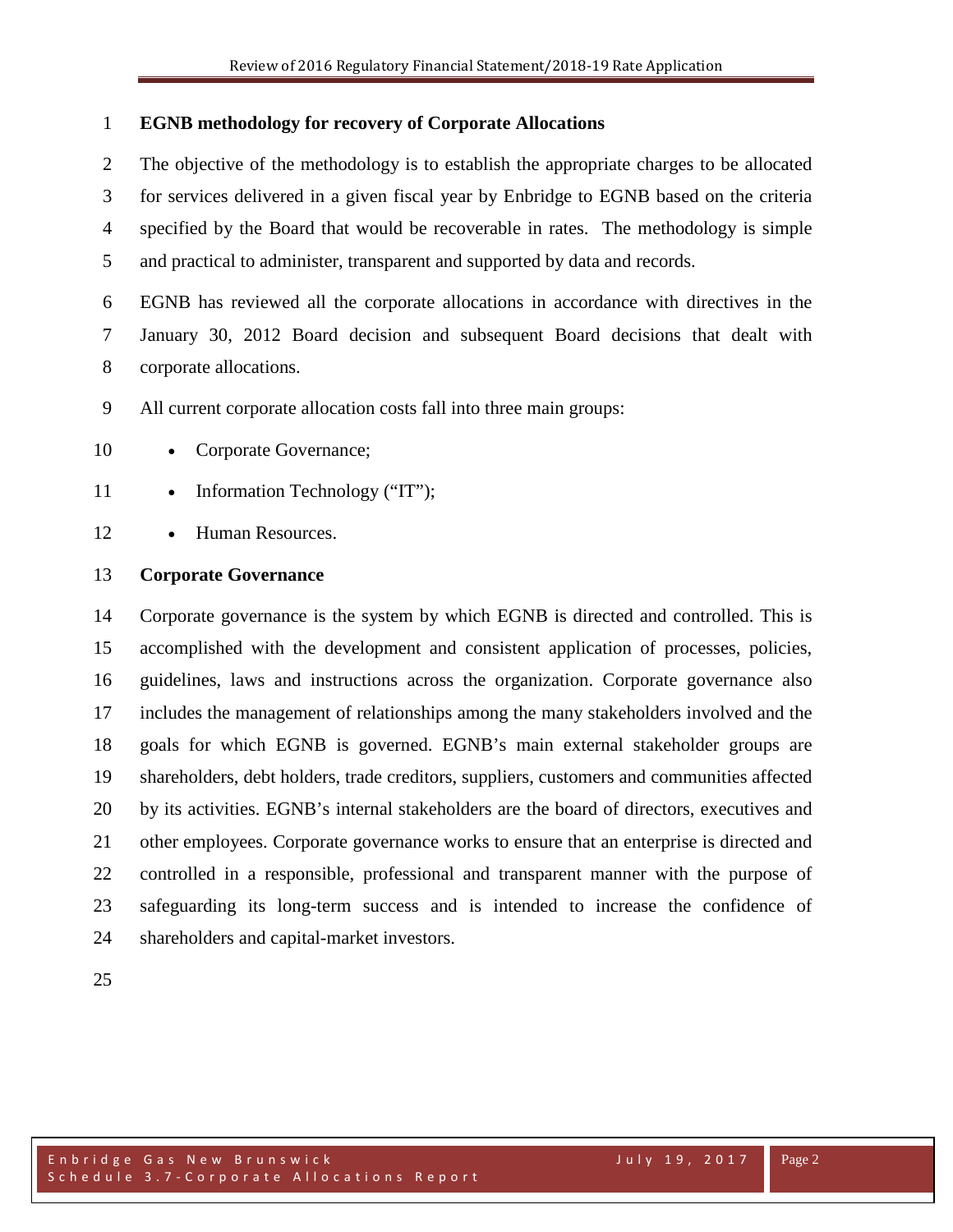#### **Information Technology**

 IT involves two functions: IT management and management of information systems. IT management is the management of all of the technology resources in accordance with EGNB requirements and priorities. These resources include tangible investments like computer hardware, software, data storage, networks and data centre facilities, as well as the staffing needed to maintain them. EGNB relies on Enbridge to manage these responsibilities and to provide basic management functions, such as [budgeting,](http://en.wikipedia.org/wiki/Budget) staffing, organizing and controlling, along with other aspects that are unique to technology, like change management, [software design,](http://en.wikipedia.org/wiki/Software_design) systems security, network planning and technical support.

 A primary focus of IT management is the value creation made possible by technology and the alignment of technology and business strategies. EGNB relies on Enbridge to provide this service. Its [objective](http://www.businessdictionary.com/definition/objective.html) is to [design](http://www.businessdictionary.com/definition/design.html) and implement [procedures,](http://www.businessdictionary.com/definition/procedure.html) processes and [routines](http://www.businessdictionary.com/definition/routine.html) that [provide](http://www.businessdictionary.com/definition/provide.html) [detailed](http://www.businessdictionary.com/definition/detailed.html) [reports](http://www.businessdictionary.com/definition/report.html) in an [accurate,](http://www.businessdictionary.com/definition/accurate.html) [consistent](http://www.businessdictionary.com/definition/consistent.html) and timely manner. This includes Oracle Financials for financial reporting and employee expenses, Hyperion for budgeting, Peoplesoft for human resource management and other employee management systems for managing areas such as safety and training.

 Enbridge has a strong base of knowledge and expertise in the areas described above. EGNB is able to tap into these resources cheaper due to economies of scale. This knowledge and strength extends from the senior leadership through to staff within Enbridge and the affiliates.

#### **Human Resources**

 Human resource management is the [management](http://en.wikipedia.org/wiki/Management) of an [organization's](http://en.wikipedia.org/wiki/Organization) [workforce,](http://en.wikipedia.org/wiki/Workforce) or [human resources.](http://en.wikipedia.org/wiki/Human_resources) It is responsible for the [attraction,](http://en.wikipedia.org/wiki/Employer_branding) [selection,](http://en.wikipedia.org/wiki/Recruitment) [training,](http://en.wikipedia.org/wiki/Training_and_development) [assessment](http://en.wikipedia.org/wiki/Performance_appraisal) and [rewarding](http://en.wikipedia.org/wiki/Remuneration) of employees, while also overseeing organizational [leadership](http://en.wikipedia.org/wiki/Leadership) and [cultures](http://en.wikipedia.org/wiki/Organizational_culture), and ensuring compliance with [employment and labour laws.](http://en.wikipedia.org/wiki/Labour_law) This function also addresses the development and execution of the total compensation strategy through managing the analysis, design, implementation, communication and automation of pay systems, perquisites, benefits and retirement programs. It also negotiates, executes and maintains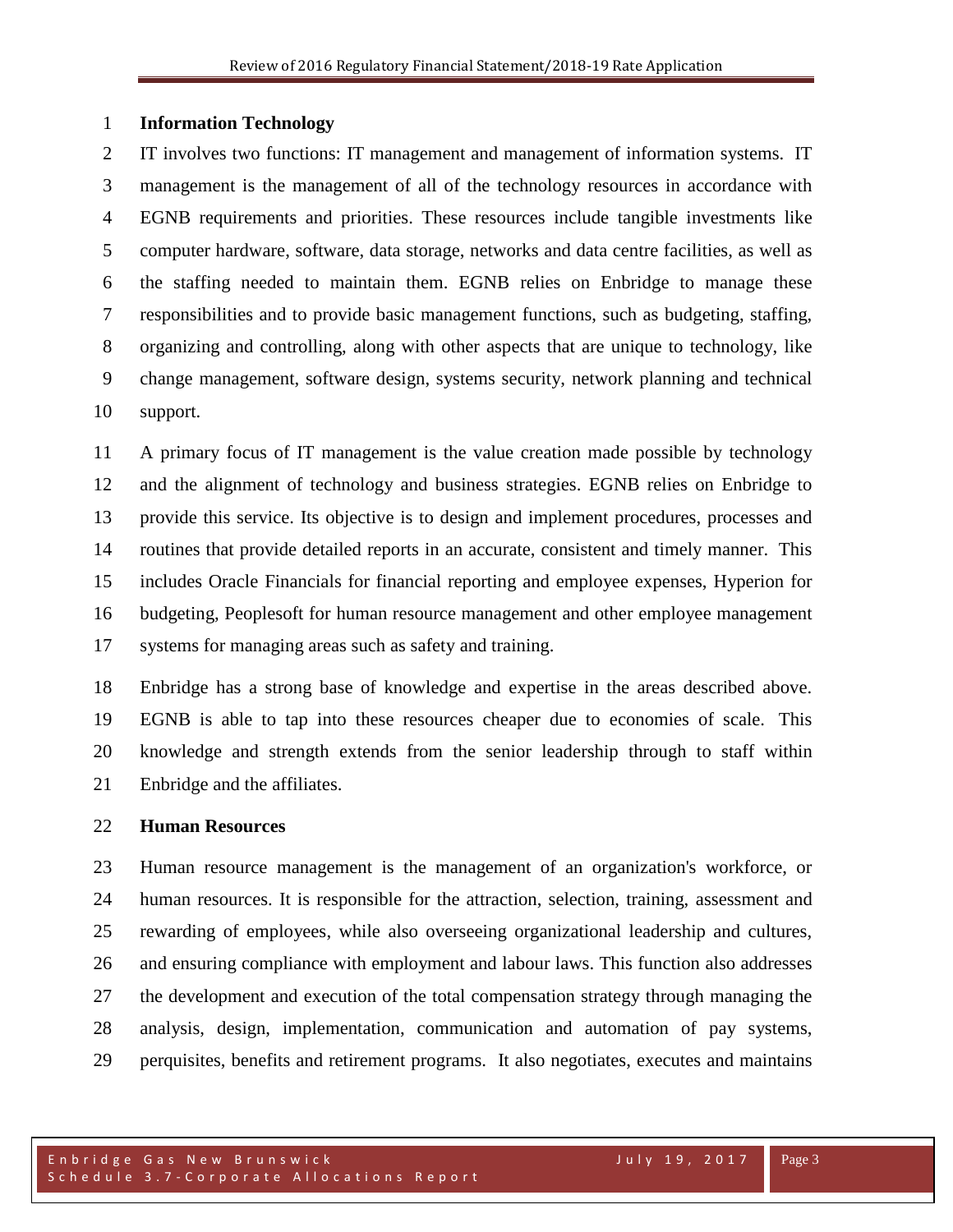all third party travel agreements as well as the development and oversight of employee expense reporting policies and existing corporate card programs. **Methodology Guiding Principles** The first step in the methodology is to demonstrate that the corporate cost allocations recoverable in rates are based on three guiding principles: • *Cost Incurrence* - are the proposed charges prudently incurred by, or on behalf of the utility for the provision of a service required by ratepayers; • *Cost Allocation* - if properly incurred, are the proposed charges allocated appropriately to the utility, based on the application of cost allocation factors as outlined in the Enbridge Cost Allocation Methodology policy; and 11 • *Cost Benefit* - do the benefits to the utility's ratepayers equal or exceed the costs. In meeting the third principle of benefit to the utility's ratepayers, EGNB proposes that the following three categories support the basis for assessing quantifiable benefits: • *Replacement benefits (RB)* - the services provided replace an equivalent service at equal or lower cost; • *Synergistic or Linkage benefits (SB)* - the services allow the utility to reduce costs by means of being part of a larger organization and operating in concert for the procurement of products and services; • *Direct benefits (DB)* - strategic actions and activities instituted by affiliates that produce direct value to the utility. **Cost Allocations** The corporate allocation costs determined to have been prudently incurred and a benefit to the ratepayer would be further evaluated and the corresponding percentages would be applied for regulatory purposes: • *Direct Costs (DC)* – reflect flow through costs incurred when EGNB would need

 to perform the service directly and would be allocated at 100% to regulated operations;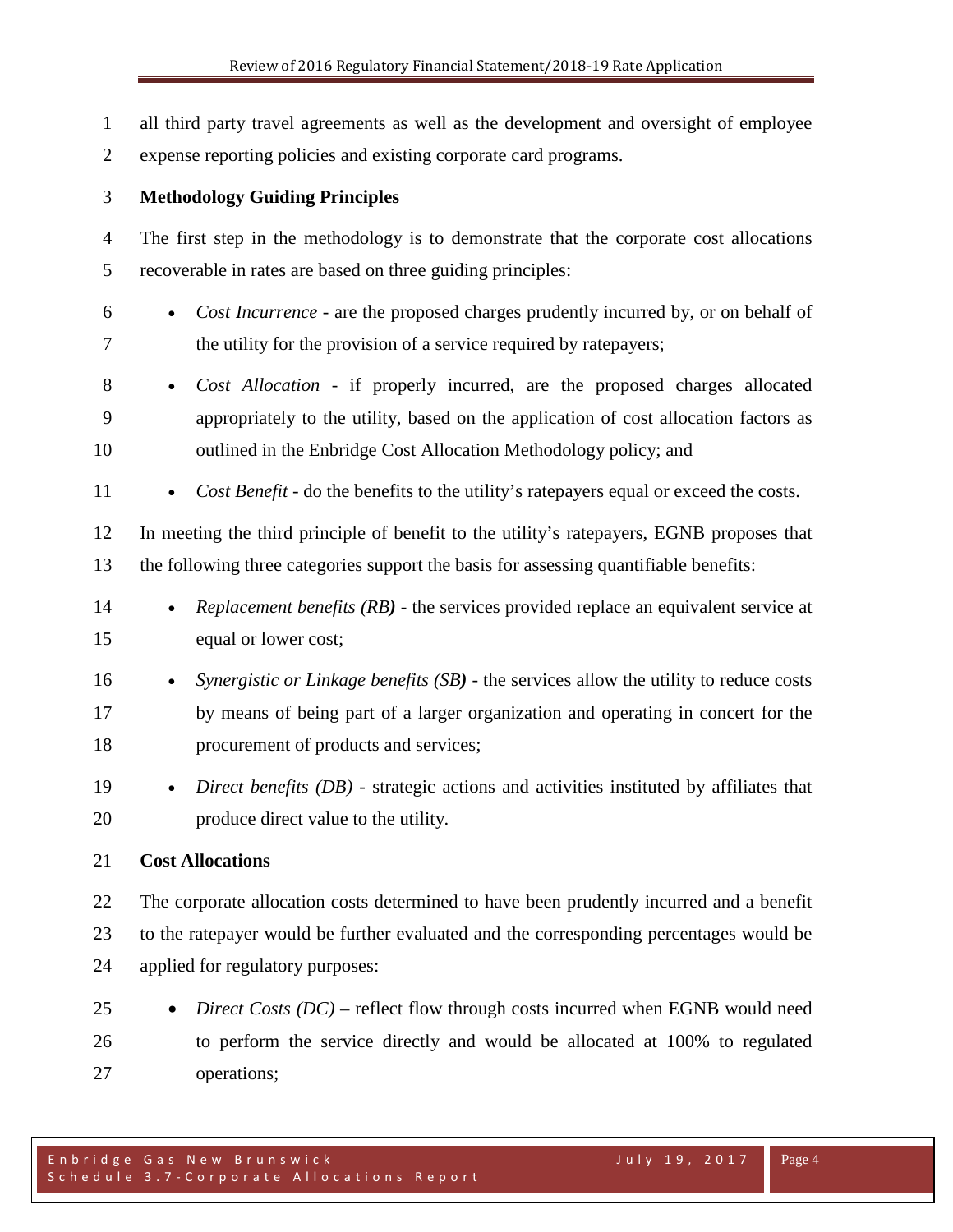| $\mathbf{1}$   | Shared Costs $(SC)$ – reflect costs that would be allocated at 50% to regulated<br>$\bullet$      |  |  |  |  |  |  |  |  |  |
|----------------|---------------------------------------------------------------------------------------------------|--|--|--|--|--|--|--|--|--|
| $\overline{2}$ | operations and 50% to shareholders;                                                               |  |  |  |  |  |  |  |  |  |
| 3              | Administrative Costs (AC) – incurred as a result of a direct cost or shared cost and<br>$\bullet$ |  |  |  |  |  |  |  |  |  |
| $\overline{4}$ | cannot be severed will be allocated at 10% to regulated operations and 90% to                     |  |  |  |  |  |  |  |  |  |
| 5              | shareholders;                                                                                     |  |  |  |  |  |  |  |  |  |
| 6              | Non-Applicable Costs $(N-AC)$ – reflects costs that do not meet the three guiding<br>$\bullet$    |  |  |  |  |  |  |  |  |  |
| $\tau$         | principles and as a result are not allocated to the regulated operations.                         |  |  |  |  |  |  |  |  |  |
| 8              | The implementation of EGNB's Regulatory Cost Allocation methodology to the current                |  |  |  |  |  |  |  |  |  |
| 9              | corporate allocations is presented below in Table 1 - Corporate Allocations Methodology.          |  |  |  |  |  |  |  |  |  |
| 10             | The list of corporate allocations and amounts used in the 2016 Actuals, 2017 Forecast,            |  |  |  |  |  |  |  |  |  |
| 11             | 2018 Budget and 2019 Budget is presented in Table 2 – Corporate Allocations.                      |  |  |  |  |  |  |  |  |  |
| 12             | In its Decision dated July 7, 2016 for Matter 306, the Board directed EGNB to establish a         |  |  |  |  |  |  |  |  |  |
| 13             | filing requirement to review intra company transactions on a more aggregated basis.               |  |  |  |  |  |  |  |  |  |
| 14             | EGNB provided a more concise, aggregate view of its affiliate transactions in Matter 330          |  |  |  |  |  |  |  |  |  |
| 15             | which was well received. Accordingly, that form of report is presented in Table $3 -$             |  |  |  |  |  |  |  |  |  |
| 16             | Affiliate Transactions.                                                                           |  |  |  |  |  |  |  |  |  |
| 17             | <b>Addition and Removal of Corporate Cost Allocations</b>                                         |  |  |  |  |  |  |  |  |  |
| 18             | As business requirements change so will corporate allocation costs. As a result, the              |  |  |  |  |  |  |  |  |  |
| 19             | addition, revision and removal of corporate cost allocations will be evaluated in the same        |  |  |  |  |  |  |  |  |  |

manner as presented above and reviewed by the Board during the annual regulatory

financial review process.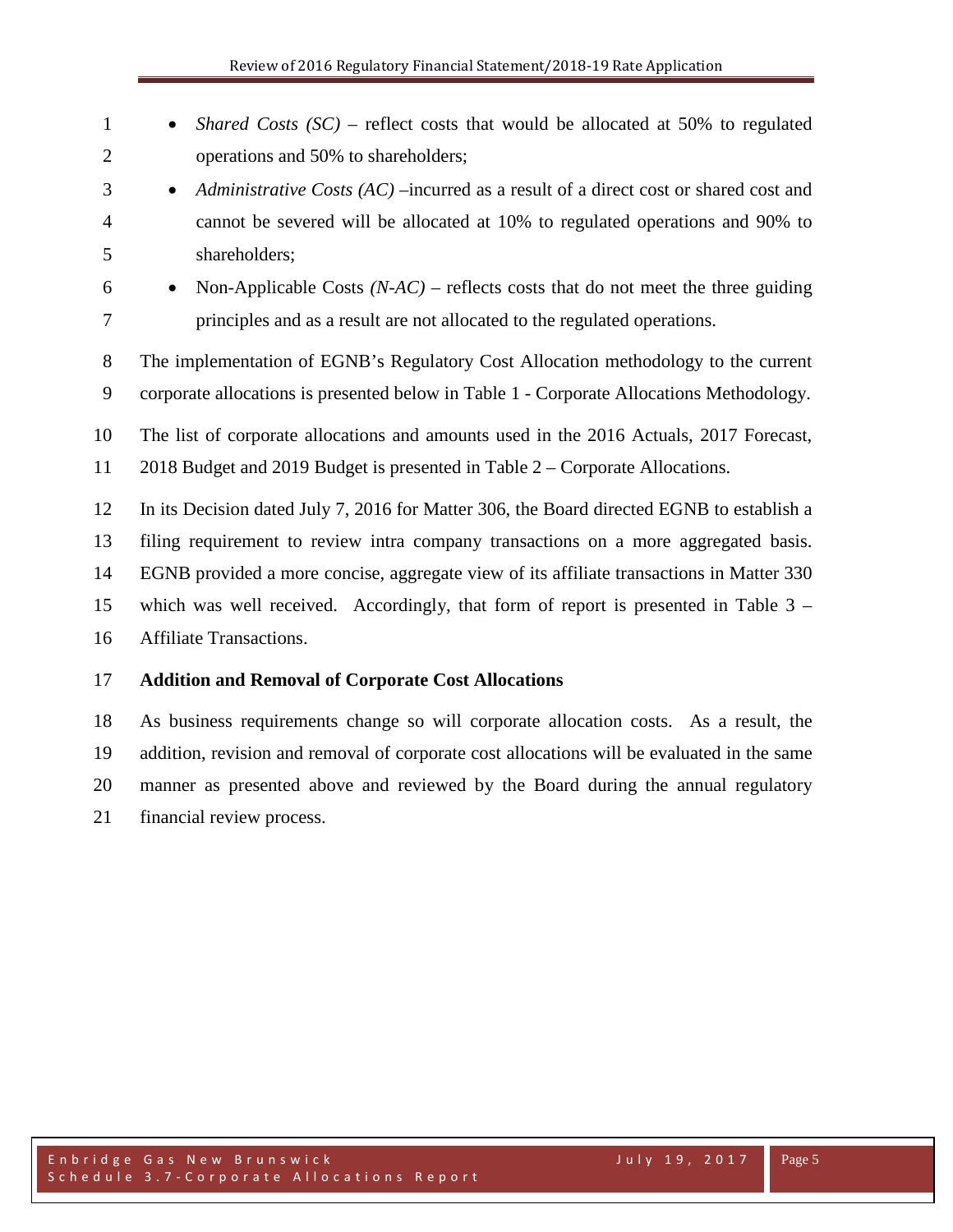# Table 2 - Corporate Allocations

|                |                                                                                                 | % Allocated to<br>Regulated                       | % Allocated to<br>Regulated         | 2016 A                                   | 2016 A<br>Amount          | 2016 A                    | $20174 + 8$                              | $20174 + 8$<br>Amount in the     | $20174 + 8$               | 2018 B                                   | 2018 B                    |                                  | 2019 B                                   | 2019 B                    |                                     |
|----------------|-------------------------------------------------------------------------------------------------|---------------------------------------------------|-------------------------------------|------------------------------------------|---------------------------|---------------------------|------------------------------------------|----------------------------------|---------------------------|------------------------------------------|---------------------------|----------------------------------|------------------------------------------|---------------------------|-------------------------------------|
|                |                                                                                                 | <b>Activities under</b><br><b>Approved Method</b> | <b>Activities under</b><br>Approved | <b>Costs Allocated</b><br>by Enbridge to | included in<br>Regulatory | Amount in the<br>proposed | <b>Costs Allocated</b><br>by Enbridge to | <b>Forecast with</b><br>approved | Amount in the<br>approved | <b>Costs Allocated</b><br>by Enbridge to | Amount in the<br>approved | 2018 B Amount<br>in the approved | <b>Costs Allocated</b><br>by Enbridge to | Amount in the<br>approved | 2019 B<br>Amount<br>in the approved |
| $\overline{2}$ | Name<br>Audit Services (Calgary)                                                                | (306)<br>0%                                       | Method (330)<br>0%                  | EGNB (100%)<br>9,332                     | <b>Statements</b>         | Methodology               | EGNB (100%)<br>8,428                     | Methodology                      | Methodology               | EGNB (100%)<br>8,582                     | Methodology               | Methodology                      | EGNB (100%)<br>8,738                     | Methodology               | Methodology                         |
| 3              | CEO                                                                                             | 0%                                                | 0%                                  | 8.326                                    | $\epsilon$                |                           | 8.539                                    | $\sim$                           | $\overline{\phantom{a}}$  | 2.261                                    |                           | $\sim$                           | 2.307                                    | ÷,                        |                                     |
| $\sim$         | CEO                                                                                             | 0%                                                | 0%                                  | 4 3 4 0                                  |                           |                           | 2.387                                    |                                  |                           | 2435                                     |                           |                                  | 2483                                     |                           |                                     |
| 5              | CIO                                                                                             | 100%                                              | 100%                                | 10.537                                   | 10,537                    | 10,537                    | 5,139                                    | 5,139                            | 5,139                     | 5,139                                    | 5,139                     | 5,139                            | 5,139                                    | 5,139                     | 5,139                               |
| 6              | Compliance Group Law                                                                            | 25%                                               | 25%                                 | 63,364                                   | 15,841                    | 15,840.98                 | 3,501                                    | 875                              | 875.25                    | 15,309                                   | 3,827                     | 3,827.25                         | 15,607                                   | 3,902                     | 3,902                               |
| $\overline{7}$ | <b>Compliance Systems</b>                                                                       | 0%                                                | 0%                                  | 7,166                                    |                           |                           | 7.282                                    |                                  |                           | 7,282                                    |                           |                                  | 7.282                                    |                           |                                     |
| 8              | Corporate Law Legal Fees                                                                        | 25%                                               | 25%                                 | 1 255                                    | 314                       | 314                       | 1.189                                    | 297                              | 297                       | 1.242                                    | 311                       | 311                              | 1.266                                    | 317                       | 317                                 |
| $\mathbf{Q}$   | Corporate Secretarial Legal Fees                                                                | 100%                                              | 100%                                | 8,176                                    | 8,176                     | 8,176                     |                                          |                                  |                           | 21,806                                   | 21,806                    | 21,806                           | 22,242                                   | 22,242                    | 22,242                              |
|                | 10 Corporate Admin<br>11 Corporate Aviation                                                     | 100%<br>0%                                        | 100%<br>0%                          | 13.393<br>35,601                         | 13,393                    | 13,393                    | 12.179<br>41,261                         | 12,179                           | 12,179                    | 12.423<br>42,085                         | 12,423                    | 12,423                           | 12.671<br>43,408                         | 12,671                    | 12,671                              |
|                | 12 Corporate Controller                                                                         | 25%                                               | 25%                                 | 28.076                                   | 7.019                     | 7.019                     | 12.411                                   | 3.103                            | 3.103                     | 12.659                                   | 3,165                     | 3.165                            | 12.913                                   | 3.228                     | 3,228                               |
|                | 13 Corporate HR                                                                                 | 100%                                              | 100%                                | 30.608                                   | 30,608                    | 30,608                    | 32 425                                   | 32 425                           | 32,425                    | 33,073                                   | 33,073                    | 33.073                           | 33,722                                   | 33,722                    | 33,722                              |
|                | 14 Corporate Law                                                                                | 25%                                               | 25%                                 | 6.005                                    | 1.501                     | 1.501                     | 13.585                                   | 3.396                            | 3,396                     | 13919                                    | 3.480                     | 3480                             | 14.260                                   | 3.565                     | 3.565                               |
|                | 15 Corporate Secretarial                                                                        | 0%                                                | 0%                                  |                                          |                           |                           | 12,146                                   |                                  |                           | 12,572                                   |                           |                                  | 12,824                                   |                           |                                     |
|                | 16 Depreciation                                                                                 | 100%                                              | 100%                                | 116,183                                  | 116,183                   | 116,183                   | 152,406                                  | 152,406                          | 152,406                   | 180.189                                  | 180,189                   | 180,189                          | 183,795                                  | 183,795                   | 183,795                             |
|                | 17 Directors Fees and Expenses                                                                  | 0%                                                | 0%                                  | 33,120                                   |                           |                           | 21,378                                   |                                  |                           |                                          |                           |                                  |                                          |                           |                                     |
|                | 18 EEP Charge (IT Share Services)                                                               | 0%                                                | 0%                                  | 28,406                                   |                           |                           |                                          |                                  |                           |                                          |                           |                                  |                                          |                           |                                     |
|                | 19 EFS Support                                                                                  | 100%                                              | 100%                                | 115,036                                  | 115,036                   | 115,036                   | 113,385                                  | 113,385                          | 113,385                   | 113,385                                  | 113,385                   | 113,385                          | 113,385                                  | 113,385                   | 113,385                             |
|                | 20 Employee Benefits                                                                            | 0%                                                | 0%                                  | 154,677                                  |                           |                           | 146.872                                  |                                  |                           |                                          |                           |                                  |                                          |                           |                                     |
|                | 21 EGD Charge                                                                                   | 0%                                                | 0%<br>0%                            | 1,304<br>41 053                          |                           |                           | 1,223                                    |                                  |                           | 1,248                                    |                           |                                  | 1,272                                    |                           |                                     |
|                | 22 EPI Charge<br>23 Enterprise Architecture                                                     | 0%<br>50%                                         | 50%                                 | 3625                                     | 1812                      | 1,812                     | 1.188<br>2.793                           | 1.397                            | 1.397                     | 1.212<br>2793                            | 1,397                     | 1,397                            | 1.237<br>2.793                           | 1,397                     | 1.397                               |
|                | 24 Executive VP People and Partners                                                             | 0%                                                | 0%                                  | 2,698                                    |                           |                           | 2,691                                    |                                  |                           | 2,745                                    |                           |                                  | 2,798                                    |                           |                                     |
|                | 25 Group VP Corporate Law                                                                       | 0%                                                | 25%                                 | 3,468                                    | 867                       | 867                       | 2,217                                    | 554                              | 554                       | 3,621                                    | 905                       | 905                              | 3,670                                    | 918                       | 918                                 |
|                | 26 HR Business Solutions Services                                                               | 100%                                              | 100%                                | 18,380                                   | 18,380                    | 18,380                    | 20,804                                   | 20,804                           | 20,804                    | 21,220                                   | 21,220                    | 21,220                           | 21.636                                   | 21,636                    | 21,636                              |
|                | 27 HR (BU/DEPT COSTS)                                                                           |                                                   | 50%                                 | 6,372                                    | 3,186                     | 3,186                     | 6,400                                    | 3,200                            | 3,200                     |                                          |                           |                                  |                                          |                           |                                     |
|                | 28 HR CHANGE MANAGEMENT                                                                         | 100%                                              | 50%                                 | 4.836                                    | 4.836                     | 4.835.87                  |                                          |                                  |                           |                                          |                           |                                  |                                          |                           |                                     |
|                | 29 HR EMPLOYEE SERVICES (CORP)                                                                  |                                                   | 100%                                | 35.736                                   | 35.736                    | 35,736                    | 40.777                                   | 40.777                           | 40,777                    | 41,592                                   | 41.592                    | 41.592                           | 42.406                                   | 42.406                    | 42,406                              |
|                | 30 HRIS Services                                                                                | 100%                                              | 100%                                | 57,076                                   | 57,076                    | 57,076                    | 85 469                                   | 85 469                           | 85 469                    | 85,469                                   | 85 469                    | 85 469                           | 85,469                                   | 85 469                    | 85 469                              |
| 31             | Insurance Premiums                                                                              | 100%                                              | 100%                                | 210,610                                  | 178,140                   | 178,140                   | 180,354                                  | 157,726                          | 139,928                   | 183,961                                  | 141,987                   | 141,987                          | 187,640                                  | 144,827                   | 144,827                             |
|                | 32 Insurance Risk                                                                               | 100%                                              | 100%                                | 5.088                                    | 5.088                     | 5,088                     | 5,172                                    | 5,172                            | 5,172                     | 5.271                                    | 5,271                     | 5,271                            | 5.372                                    | 5,372                     | 5,372                               |
|                | 33 Investor Relations                                                                           | 0%                                                | 0%                                  | 3.370                                    |                           |                           | 3.667                                    |                                  |                           | 3.779                                    |                           |                                  | 3.900                                    |                           |                                     |
|                | 34 IT Planning and Governance<br>35 IT Security                                                 | 100%<br>100%                                      | 100%<br>100%                        | 11,908<br>37,240                         | 11,908<br>37,240          | 11,908<br>37.240          | 37,224<br>24,636                         | 37,224<br>24.636                 | 37,224<br>24.636          | 37,224<br>24.636                         | 37,224<br>24.636          | 37,224<br>24.636                 | 37,224<br>24.636                         | 37,224<br>24.636          | 37,224<br>24,636                    |
|                | 36 IT Security Operations                                                                       | 100%                                              | 100%                                | 39,558                                   | 39,558                    | 39,558                    | 57,468                                   | 57.468                           | 57.468                    | 57,468                                   | 57,468                    | 57.468                           | 57,468                                   | 57,468                    | 57,468                              |
|                | 37 Application Operations                                                                       | 25%                                               | 100%                                | 8,576                                    | 8,576                     | 8,576                     | 1,945                                    | 486                              | 486                       | 1,945                                    | 1,945                     | 1,945                            | 1,945                                    | 1,945                     | 1,945                               |
|                | 38 IT ES EMC                                                                                    | 50%                                               | 50%                                 | 13.393                                   | 6.697                     | 6.697                     | 10,100                                   | 5.050                            | 5.050                     | 10.100                                   | 5.050                     | 5,050                            | 10 100                                   | 5.050                     | 5,050                               |
|                | 39 IT Management                                                                                | 50%                                               | 50%                                 | 1921                                     | 961                       | 961                       | 1.489                                    | 745                              | 745                       | 1489                                     | 745                       | 745                              | 1 489                                    | 745                       | 745                                 |
|                | 40 IT ISS SERVICE SUPPORT                                                                       |                                                   | 100%                                | 54,586                                   | 54,586                    | 54,586                    | 90,267                                   | 90,267                           | 90,267                    | 90,267                                   | 90,267                    | 90,267                           | 90,267                                   | 90,267                    | 90,267                              |
|                | 41 IT ISS NETWORK                                                                               |                                                   | 100%                                | 28,217                                   | 28,217                    | 28,217                    | 30,895                                   | 30,895                           | 30,895                    | 30,895                                   | 30,895                    | 30,895                           | 30.895                                   | 30,895                    | 30,895                              |
|                | 42 IT ISS CORE INFRASTRUCTURE                                                                   |                                                   | 100%                                | 59,294                                   | 59.294                    | 59,294                    | 93.652                                   | 93.652                           | 93,652                    | 93.652                                   | 93,652                    | 93.652                           | 93.652                                   | 93,652                    | 93,652                              |
|                | 43 Organizational Effectiveness                                                                 | 50%                                               | 50%                                 | 34 654                                   | 17,327                    | 17,327                    | 37864                                    | 18.932                           | 18.932                    | 38.558                                   | 19,279                    | 19.279                           | 39 321                                   | 19.661                    | 19,661                              |
|                | 44 Pensions Expense                                                                             | 0%                                                | 0%                                  | 128,669                                  |                           |                           | 139,077                                  |                                  |                           | 136,845                                  |                           |                                  | 131,022                                  |                           |                                     |
|                | 45 Enterprise Communications & Community Partners<br>46 Public, Government & Aboriginal Affairs | 25%<br>25%                                        | 25%<br>25%                          | 61.188<br>6,246                          | 15,297<br>1,561           | 15,297<br>1,561           | 54.280<br>6,811                          | 13,570<br>1,703                  | 13,570<br>1,703           | 55,365<br>6,947                          | 13,841<br>1,737           | 13,841<br>1,737                  | 56,473<br>7,086                          | 14.118<br>1,772           | 14.118<br>1,772                     |
|                | 47 Enterprise Safety & Operational Reliability                                                  | 25%                                               | 25%                                 | 17.783                                   | 4.446                     | 4.446                     | 15,017                                   | 3.754                            | 3.754                     | 8.732                                    | 2.183                     | 2.183                            | 8.926                                    | 2,232                     | 2,232                               |
|                | 48 Public Web Systems                                                                           | 100%                                              | 100%                                | 18.681                                   | 18,681                    | 18,681                    | 21,546                                   | 21,546                           | 21.546                    | 21,546                                   | 21,546                    | 21,546                           | 21.546                                   | 21,546                    | 21,546                              |
|                | 49 Records Management Law                                                                       |                                                   | 25%                                 | 3 0 7 4                                  | 768                       | 768                       | 1,714                                    | 429                              | 429                       | 1,749                                    | 437                       | 437                              | 1.783                                    | 446                       | 446                                 |
|                | 50 El Rent & Leases                                                                             | 0%                                                | 0%                                  | 869                                      |                           |                           |                                          |                                  |                           |                                          |                           |                                  |                                          |                           |                                     |
| 51             | Stock Based Compensation (Indirect)                                                             | 10%                                               | 10%                                 | 268,504                                  | 18,472                    | 26,850                    | 231.214                                  | 21,440                           | 23.121                    | 199,917                                  | 19,992                    | 19,992                           | 220.475                                  | 22,047                    | 22,047                              |
| 52             | Stock Based Compensation (Direct)                                                               | 100%                                              | 100%                                | 94,783                                   | 94.783                    | 94,783                    | 113,790                                  | 103,412                          | 113,790                   | 113,922                                  | 113,922                   | 113,922                          | 159,915                                  | 159,915                   | 159,915                             |
| 53             | <b>Strategic Development</b>                                                                    | 100%                                              | 100%                                | 12.291                                   | 12.291                    | 12 291                    | 16.501                                   | 16.501                           | 16,501                    | 16,831                                   | 16,831                    | 16831                            | 17,161                                   | 17 161                    | 17.161                              |
|                | 54 Total Compensation                                                                           | 50%                                               | 50%                                 | 30,752                                   | 15,376                    | 15,376                    | 57,106                                   | 28,553                           | 28,553                    | 211,150                                  | 105,575                   | 105,575                          | 215,293                                  | 107,647                   | 107,647                             |
|                | 55 Treasury                                                                                     | 100%                                              | 100%                                | 10.914                                   | 10,914                    | 10,914                    | 11,440                                   | 11,440                           | 11,440                    | 11,669                                   | 11,669                    | 11,669                           | 11,902                                   | 11,902                    | 11,902                              |
| 56             | Audit Fees-El fee distribution                                                                  | 0%<br>0%                                          | 0%<br>0%                            | 9,277<br>7.478                           |                           |                           | 9,104<br>4.986                           |                                  | $\sim$                    | 9,286                                    |                           | $\sim$                           | 9,472<br>5.187                           |                           |                                     |
|                | 57 Enterprise Travel procurement Card program<br>58 IT I P ACQUISITIONS                         |                                                   | 100%                                | 2121                                     | 2 1 2 1                   | 2 1 2 1                   |                                          |                                  |                           | 5,086                                    |                           |                                  |                                          |                           |                                     |
|                | 59 Risk Assessment                                                                              |                                                   | 100%                                | 3.676                                    | 3.676                     | 3.676                     | 3.229                                    | 3 2 2 9                          | 3.229                     | 3 2 9 1                                  | 3 2 9 1                   | 3 2 9 1                          | 3.354                                    | 1.677                     | 1,677                               |
|                | 60 HR PMO                                                                                       |                                                   | 100%                                | 2,740                                    | 2,740                     | 2,740                     | 2,370                                    | 2,370                            | 2,370                     | 2,440                                    | 2,440                     | 2,440                            | 2,488                                    | 2,488                     | 2,488                               |
| 61             | Records Management Program                                                                      |                                                   | 100%                                | 1,847                                    | 1.847                     | 1.847                     | 897                                      | 897                              | 897                       | 914                                      | 914                       | 914                              | 933                                      | 933                       | 933                                 |
|                | 62 Corporate Performance Management                                                             |                                                   | 100%                                | 4,162                                    | 4,162                     | 4,162                     | 3,290                                    | 3,290                            | 3,290                     | 3,352                                    | 3,352                     | 3,352                            | 3,416                                    | 3,416                     | 3,416                               |
|                | 63 IT ES Desktop Services                                                                       |                                                   | 100%                                | 47,607                                   | 47,607                    | 47,607                    | 107.489                                  | 107,489                          | 107.489                   | 107,489                                  | 107,489                   | 107,489                          | 107,489                                  | 107.489                   | 107,489                             |
|                | 64 Enterprise Operations                                                                        |                                                   | 100%                                | 26,572                                   | 26,572                    | 26,572                    | 28,174                                   | 28,174                           | 28,174                    | 28,174                                   | 28,174                    | 28,174                           | 28,174                                   | 28,174                    | 28,174                              |
|                | 65 Core Infrastructure                                                                          |                                                   | 100%<br>100%                        | 19,256<br>28,881                         | 19.256<br>28.881          | 19.256<br>28.881          | 15.933<br>25.203                         | 15.933<br>25 203                 | 15,933<br>25.203          | 15,686<br>24812                          | 15,686<br>24.812          | 15,686<br>24812                  | 15,439<br>24 4 21                        | 15.439<br>24 421          | 15,439<br>24 421                    |
|                | 66 Network Operations<br>67 Productivity Services                                               |                                                   | 100%                                | 2865                                     | 2865                      | 2,865                     | 4,203                                    | 4,203                            | 4,203                     | 4,138                                    | 4,138                     | 4,138                            | 4,073                                    | 4,073                     | 4,073                               |
|                | 68 Desktop Services                                                                             |                                                   | 100%                                | 7.156                                    | 7,156                     | 7,156                     | 7,010                                    | 7,010                            | 7,010                     | 6,901                                    | 6,901                     | 6,901                            | 6,793                                    | 6,793                     | 6,793                               |
|                | 69 Insurance - El                                                                               |                                                   | 0%                                  | 2.671                                    |                           |                           | 2.240                                    |                                  |                           | 2.285                                    |                           |                                  | 2.330                                    |                           |                                     |
|                | 70 EECI EUS Recovery                                                                            |                                                   | 0%                                  | 83.321                                   |                           |                           |                                          |                                  | $\sim$                    |                                          |                           | $\sim$                           |                                          |                           |                                     |
|                | 71 ** CORPORATE SECURITY                                                                        |                                                   | 25%                                 |                                          |                           |                           | 1,906                                    | 477                              | 477                       | 1,944                                    | 486                       | 486                              | 1,981                                    | 495                       | 495                                 |
| 72             |                                                                                                 |                                                   |                                     | 2,259,947                                | 1,227,565                 | 1,235,943                 | 2,217,337                                | 1,418,280                        | 1,412,542                 | 2,223,977                                | 1,541,214                 | 1,541,214                        | 2,304,364                                | 1,599,714                 | 1,599,714                           |

\*\* Denotes new allocation